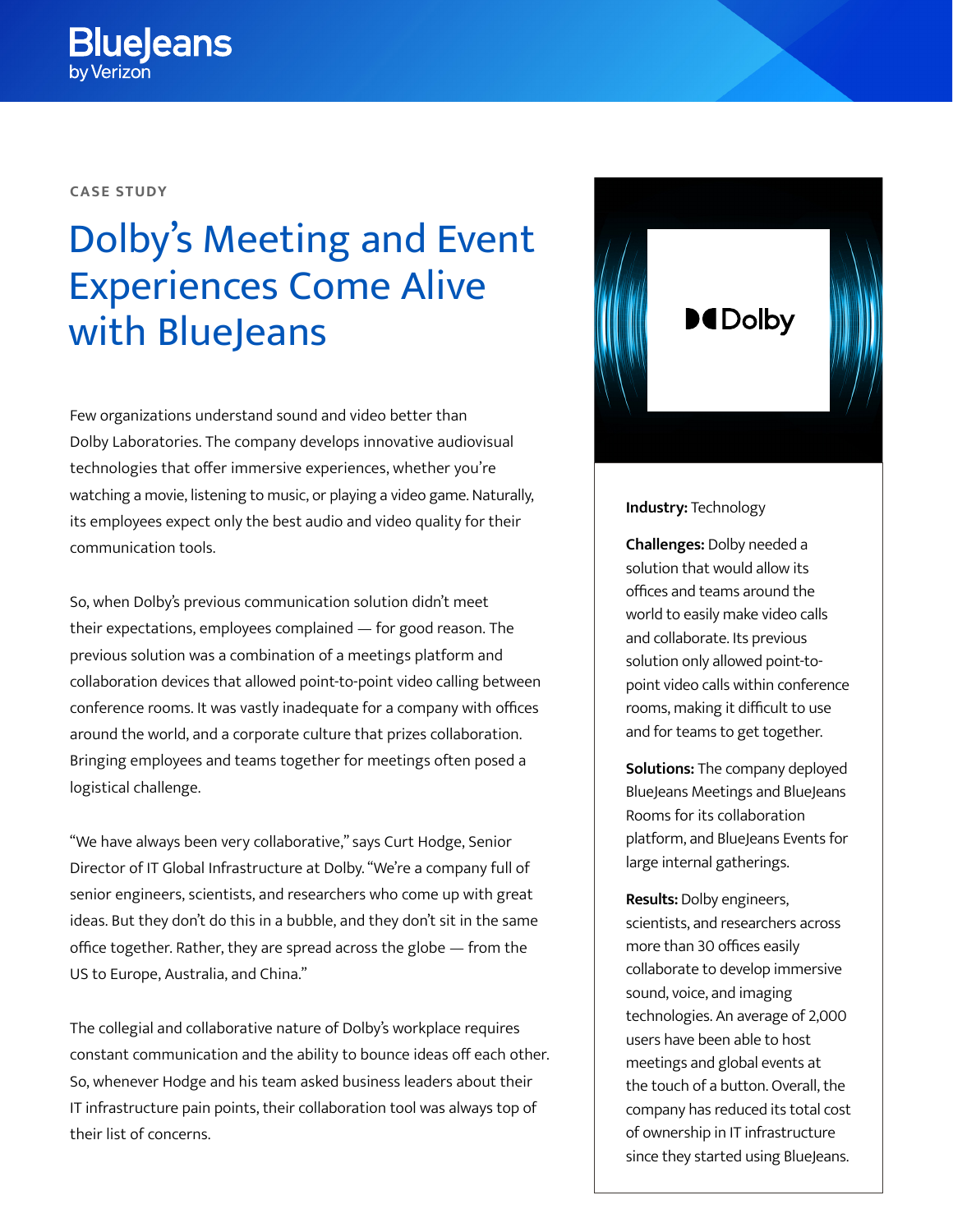# "We're saving a significant amount of money on devices alone each year because BlueJeans works well with lower-cost huddle room solutions."

**– CURT HODGE, SENIOR DIRECTOR OF IT GLOBAL INFRASTRUCTURE, DOLBY**

"The first thing that would come up was that the platform was too hard to use, or the audio or video quality was bad, and it wasn't meeting the needs of people working from home," says Hodge. To address these issues, Hodge and his team accelerated their rollout of BlueJeans Meetings and Rooms, which were then in the pilot phase. "That made the complaints go away almost overnight," says Hodge. "Our teams have since been able to easily jump on calls and use BlueJeans to collaborate and share ideas." BlueJeans Meetings was rapidly adopted across the company, and now has an average of about 2,000 users.

# **Reducing Costs and Providing Ease of Use**

Replacing its former collaboration tool with BlueJeans reduced Dolby's total cost of ownership. In particular, the company has saved money by reducing the costs of purchasing and maintaining its video conferencing devices. "We're saving a significant amount of money on devices alone each year because BlueJeans works well with lowercost huddle room solutions," says Hodge.

BlueJeans has also provided a good alternative to traveling during the COVID-19 pandemic. This has reduced operating costs and Dolby executives have realized that depending on the type of meeting, employees can accomplish almost as much in a virtual meeting environment as an in-person meeting.

"I think we're going to come out of this pandemic with a whole new approach to travel, because we've learned that BlueJeans can fill a gap that maybe people didn't realize it could," says Hodge. Importantly, BlueJeans has given Dolby employees a consistent experience and the ease of use they were looking for. "They can set up and join meetings from anywhere, whether on their mobile phones or other devices," says Hodge.

# **Offering an Immersive Experience**

As BlueJeans comes with Dolby Voice®, it provides a clearer and richer audio experience. Dolby Voice suppresses background noise to minimize distractions and maintains a consistent volume level for all speakers, soft or loud, so everyone can be heard. It's easier to follow conversations because the spatial audio technology lets participants hear each voice distinctly, making the experience similar to meeting in person.

"The fact that BlueJeans doesn't get in the way of running or attending calls and meetings also makes the experience more immersive," says Hodge. "I'm not hearing any static. The technology just kind of blends or disappears into the background, and that makes everything more natural and less fatiguing given how much time we are spending in calls now."